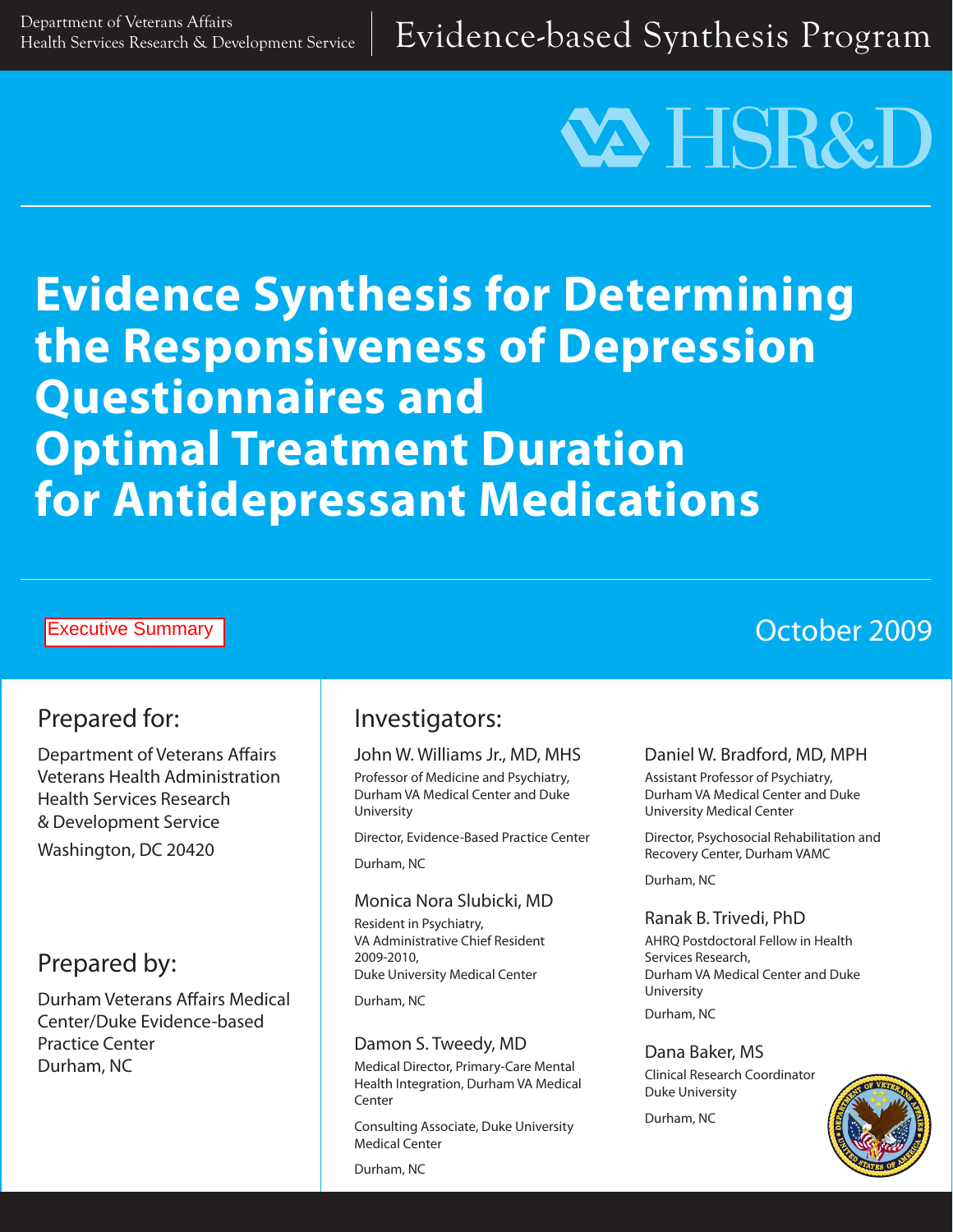## **PREFACE**

VA's Health Services Research and Development (HSR&D) Service works to improve the cost, quality, and outcomes of health care for our nation's veterans. Collaborating with VA leaders, managers, and policy makers, HSR&D focuses on important healthcare topics that are likely to have significant impact on quality improvement efforts. One significant collaborative effort is HSR&D's Evidence-based Synthesis Program (ESP). Through this program, HSR&D provides timely and accurate evidence syntheses on targeted health care topics. These products will be disseminated broadly throughout VA and will: inform VA clinical policy, develop clinical practice guidelines, set directions for future research to address gaps in knowledge, identify the evidence to support VA performance measures, and rationalize drug formulary decisions.

HSR&D provides funding for four ESP Centers. Each Center has an active and publicly acknowledged VA affiliation and also serves as an Evidence Based Practice Center (EPC) supported by the Agency for Healthcare Research and Quality (AHRQ). The Centers will each generate three evidence syntheses annually on clinical practice topics of key importance to VHA leadership and policymakers. A planning committee with representation from HSR&D, Patient Care Services (PCS), Quality Enhancement Research Initiative (QUERI), Office of Quality and Performance (OQP), and the VISN Clinical and Quality Management Officers, has been established to identify priority topics and key stakeholder concerns and to ensure the quality of final reports. Comments on this evidence report are welcome and can be sent to Susan Schiffner, ESP Program Manager, at Susan.Schiffner@va.gov.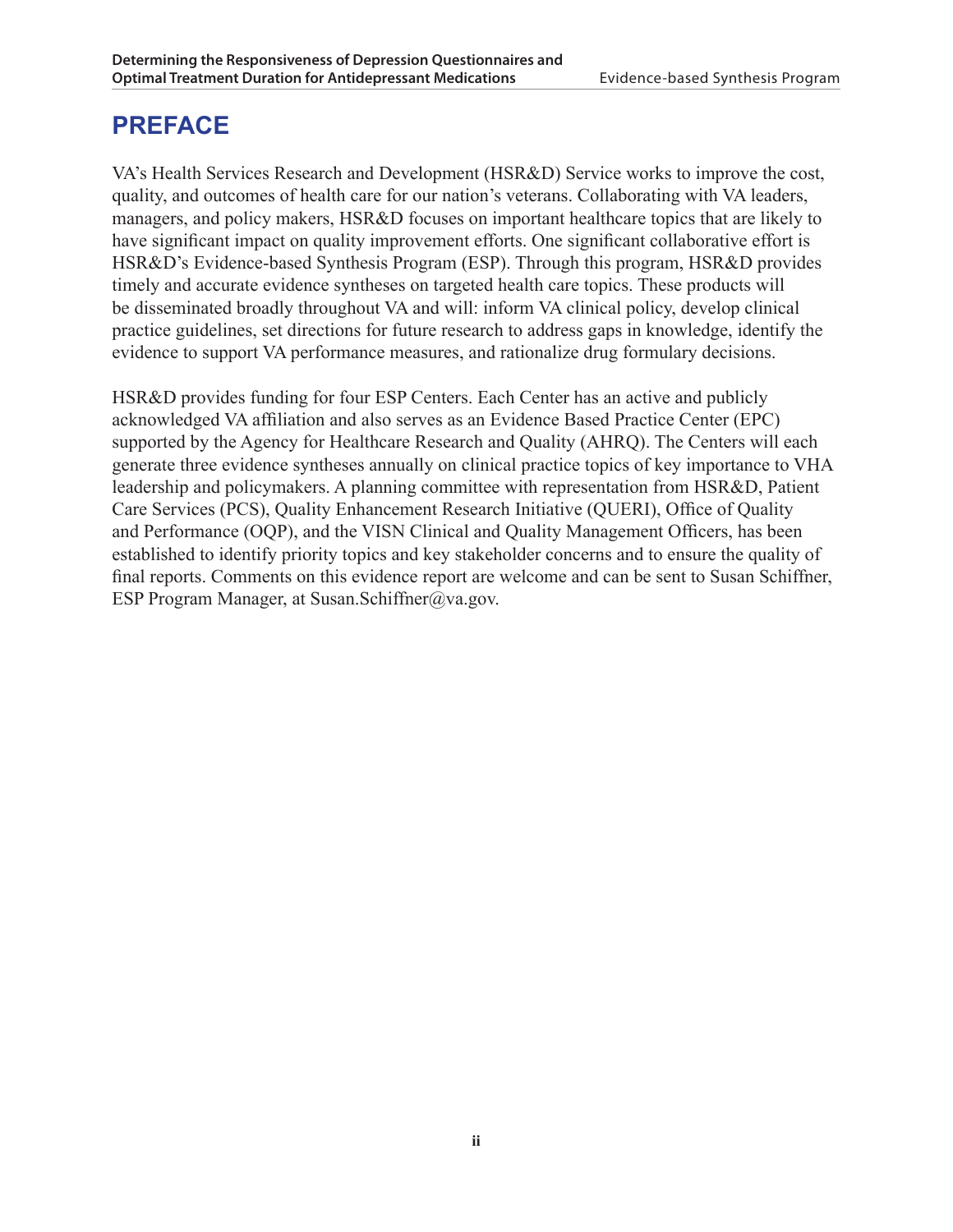This information is distributed solely for the purposes of pre-dissemination peer review. It has not been formally disseminated by the Department of Veterans Affairs. It does not represent and should not be construed to represent a Department of Veterans Affairs determination or policy.

Financial disclosure: No investigators have any affiliations or financial involvement (e.g., employment, consultancies, honoraria, stock ownership or options, expert testimony, grants or patents received or pending, or royalties) that conflict with material presented in the report.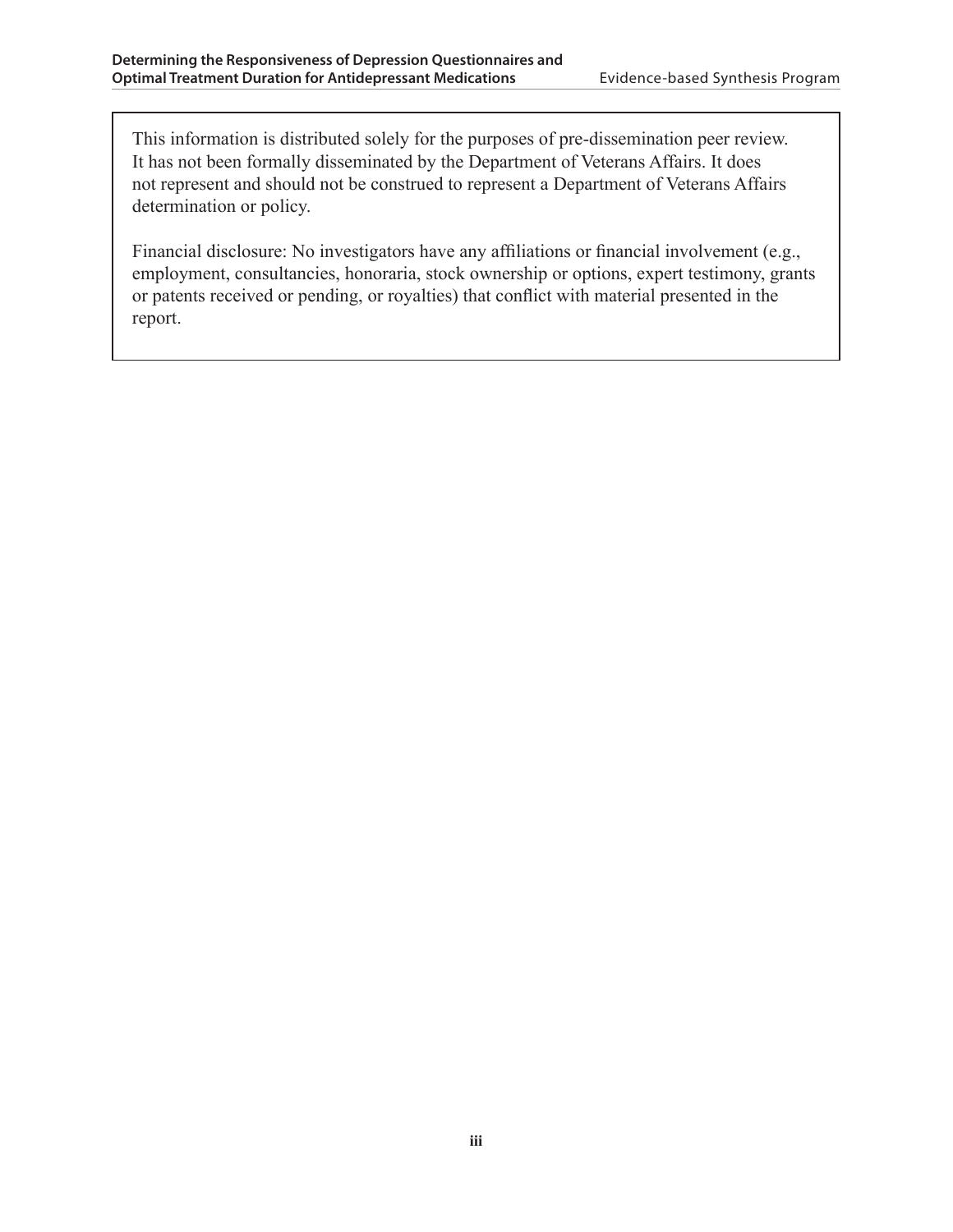## **EXECUTIVE SUMMARY**

### **BACKGROUND**

According to projections from the World Health Organization, depression will be the second leading cause of disability in the developed world by 2020. Primary care clinicians care for approximately two thirds of depressed individuals. In 2000, the U.S. economic burden of depressive disorders was estimated to be 83.1 billion dollars. This included 31% direct medical costs, 7% suicide-related mortality costs, and 62% workplace costs. A variety of strategies have been tested to improve patient outcomes. Among these, integrated care models have emerged as both effective and cost effective. A recent systematic review identifies symptom monitoring as a key element of these integrated care models. However, the review did not identify the standardized depression scales that are responsive to clinically important change.

A separate but important issue raised by Veterans Administration (VA) Stakeholders is how long to continue antidepressant medication for patients who respond to acute phase treatment. Clinical guidelines recommend continuation treatment for 4-6 months for uncomplicated major depression and some national performance measures are linked to these guidelines. However, clinical guidelines for longer-term maintenance phase treatment are more variable and performance indicators (e.g., Healthcare Effectiveness Data and Information Set, HEDIS) do not address maintenance phase treatment. A better understanding of the evidence for long-term treatment efficacy with antidepressants would inform guidelines and performance measurement.

The Key Questions (KQ) were:

- KQ1: In patients with major depressive disorder treated in primary care settings, what assessment tools are responsive to change? This review should specifically address instruments that are feasible for the primary care setting.
- KQ2: In primary care patients with major depressive disorder who remit with antidepressant medication, what is the minimum treatment duration to decrease the risk of relapse or recurrence? This review will focus on patients without comorbid substance abuse, PTSD, psychosis or other conditions where guidelines would recommend specialty based care.

#### **METHODS**

We searched PubMed from 1950-2009 using standard search terms; PsychInfo was also searched for key question one (KQ1). Additional citations were identified from reference lists. Titles, abstracts, and articles were reviewed in duplicate by physicians trained in the critical analysis of literature. For KQ1, we included primary literature comparing one of the 6 eligible depression symptom questionnaires to an interview-based reference standard. For key question two (KQ2), we searched for and identified a high quality systematic review, then searched for relevant randomized trials published since the original review (2007-2009). For eligible articles, data were extracted in duplicate. We evaluated study quality for the primary literature and the systematic review. All data were summarized narratively. An overall strength of evidence "GRADE" was assigned to the body of evidence for each key question.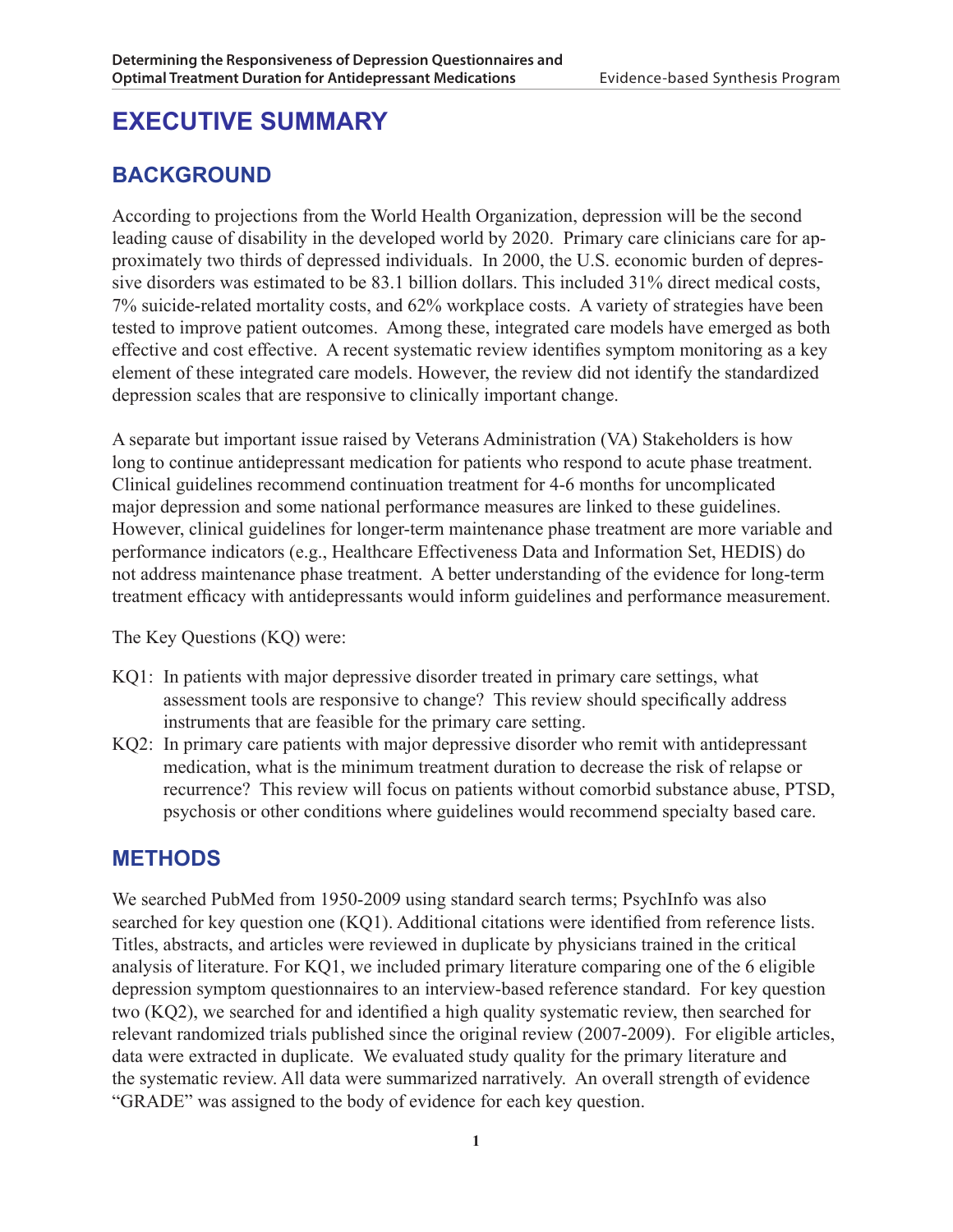#### **RESULTS**

For KQ1, we screened 743 titles, rejected 661, and performed a more detailed review on 82 articles. From these, we identified 3 unduplicated observational studies meeting eligibility criteria. For KQ2, we screened 154 titles, rejected 139, and performed a more detailed review on 15 articles. From these, we identified 1 recent high quality systematic review and 3 relevant randomized controlled trials (RCTs).

**KEY QUESTION 1.** In patients with major depressive disorder treated in primary care settings, what assessment tools are responsive to change?

We identified 3 studies evaluating the responsiveness of the Patient Heath Questionnaire-9 (PHQ-9), in primary care patients with depressive disorders; no studies for the other eligible questionnaires were identified. A total of 2,330 patients were evaluated, one study was limited to older adults and one included VA settings.

The most relevant study to VA settings and patients was a high quality secondary analysis from the IMPACT study, a randomized trial comparing collaborative care to usual care. In this study, participants were  $\geq 60$  years old, had a mean of 3.8 chronic diseases and a research-based diagnosis of major depression or dysthymia. Three of the eighteen primary care sites were VA. The analysis was limited to the 434 patients in the intervention arm with complete assessments at baseline, 3- and 6-month follow-up. Responsiveness was reported as the standardized response mean (SRM) which is calculated as: Mean (time 2) - Mean (time1)/standard deviation of score changes.

For the cohort overall, the mean change and standardized response mean at 3 months was: -7.5±5.8, SRM -1.3 (95% CI -1.4 to -1.2). At 6 months, the mean change and SRM were:  $-8.0 \pm 6.1$ , SRM  $-1.3$  (95% CI $-1.4$  to  $-1.2$ ). Responsiveness equaled or exceeded the longer Symptom Checklist-20 (SCL-20, self-administered 20-item questionnaire measuring depressive symptoms) at these two time points. Results were not significantly different when restricted to patients with major depressive disorder (MDD). For the 317 patients with MDD, an independent, structured diagnostic assessment was used to classify patients at six month follow-up as: persistent MDD, partial- or full remission. Greater clinical improvement was associated with larger reductions in PHQ-9 scores. The mean change and SRM for each group was: persistent MDD -5.6 $\pm$ 6.6, SRM -0.8; partial remission -8.4 $\pm$ 6.1, SRM -1.4; full remission -9.8±5.9, SRM -1.7. In this analysis, the SRM was again similar for the PHQ-9 and SCL-20. An analysis to determine the minimum clinically important difference (MCID), estimated this value conservatively at 4.78, meaning a 5-point or larger decline in the PHQ-9 indicates clinically meaningful improvement.

Two fair quality studies, conducted with a German language version of the PHQ-9 showed similar results at 3- and 12-month follow-ups. Standardized response means ranged from -1.42 to -2.15 for patients rated as responders by a structured interview. One study conducted subgroup analyses and found similar responsiveness for men and women, different age groups, depression diagnosis and presence or absence of comorbid physical illness.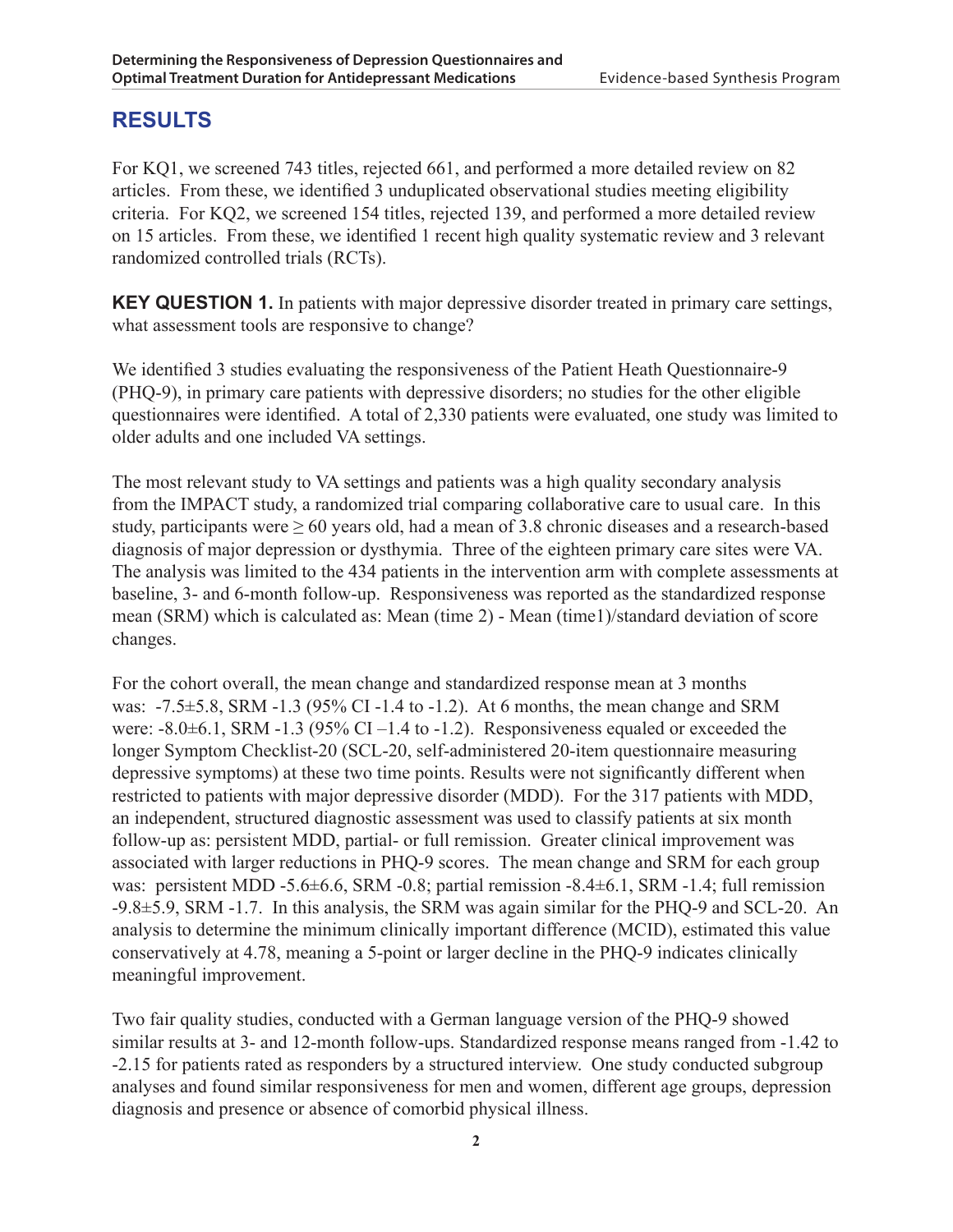These three studies differed in a variety of design features that could lead to heterogeneous results including: study quality, questionnaire language, follow-up timing, and participant characteristics. Despite these sources of potential variability, the overall results were consistent across studies. The PHQ-9 is responsive to clinically important changes in symptom status. Using the GRADE criteria, we judged the overall quality of evidence for this finding as moderate. For the finding that the minimum clinically important difference is 5, the quality of evidence is low based on a single, albeit, high quality studies.

A recent literature synthesis identified longitudinal assessment of depression symptoms with a standardized scale as a critical component of effective depression care. The PHQ-9 is the best validated scale in primary care populations, both for initial diagnosis and for detecting response to change. Its routine use for measuring response to treatment could improve patient care and outcomes, but logistical support to integrate the questionnaire into clinical practice would likely be needed to achieve successful implementation.

- The PHQ-9 is the best validated instrument for detecting clinically important response to treatment. Quality of Evidence = Moderate
- A 5 point change on the PHQ-9 is estimated as the minimum clinically important difference. Quality of Evidence = Low

**KEY QUESTION 2.** In primary care patients with major depressive disorder who remit with antidepressant medication, what is the minimum treatment duration to decrease the risk of relapse or recurrence?

We included 1 applicable high quality systematic review and 3 RCT's with 4 comparisons published since the systematic review. A total of 9,024 patients in 26 RCT's were evaluated. None of the studies included a VA setting; three were restricted to patients age  $\geq 65$  years old.

The systematic review evaluated 23 fair quality RCT's comparing second-generation antidepressant to placebo in fully- or partially-remitted patients. Patients with comorbid psychiatric or serious medical conditions were generally excluded. Twelve took place in unspecified outpatient clinics, four in primary care and psychiatry clinics, and the remaining seven did not specify the setting. Relapse or recurrence was generally defined using a predefined score on the Hamilton Depression Rate Scale (HDRS), a validated, interview-administered depression severity measure. The authors stratified the studies according to treatment duration: less than 1 year after acute phase treatment remission (continuation) and 1 year or more after acute phase treatment duration (maintenance). The unadjusted frequency of relapse for continuation phase (12 studies) was 22% for active treatment and 42% for placebo. In a pooled analysis the relative risk of relapse was 0.54 (95% CI 0.46 to 0.62); heterogeneity was moderate  $(12 = 47%)$ . The unadjusted frequency of recurrence for maintenance phase (11 studies) was similar to shorter duration studies, 26% with active treatment and 48% with placebo. The relative risk of recurrence was  $0.56$  (95% CI 0.48 to 0.66); heterogeneity was moderate (I2 = 30%). Loss to follow up due to adverse events was not significantly different between antidepressant and placebo. Only one study out of the 23 RCT's randomized patients in remission to varying